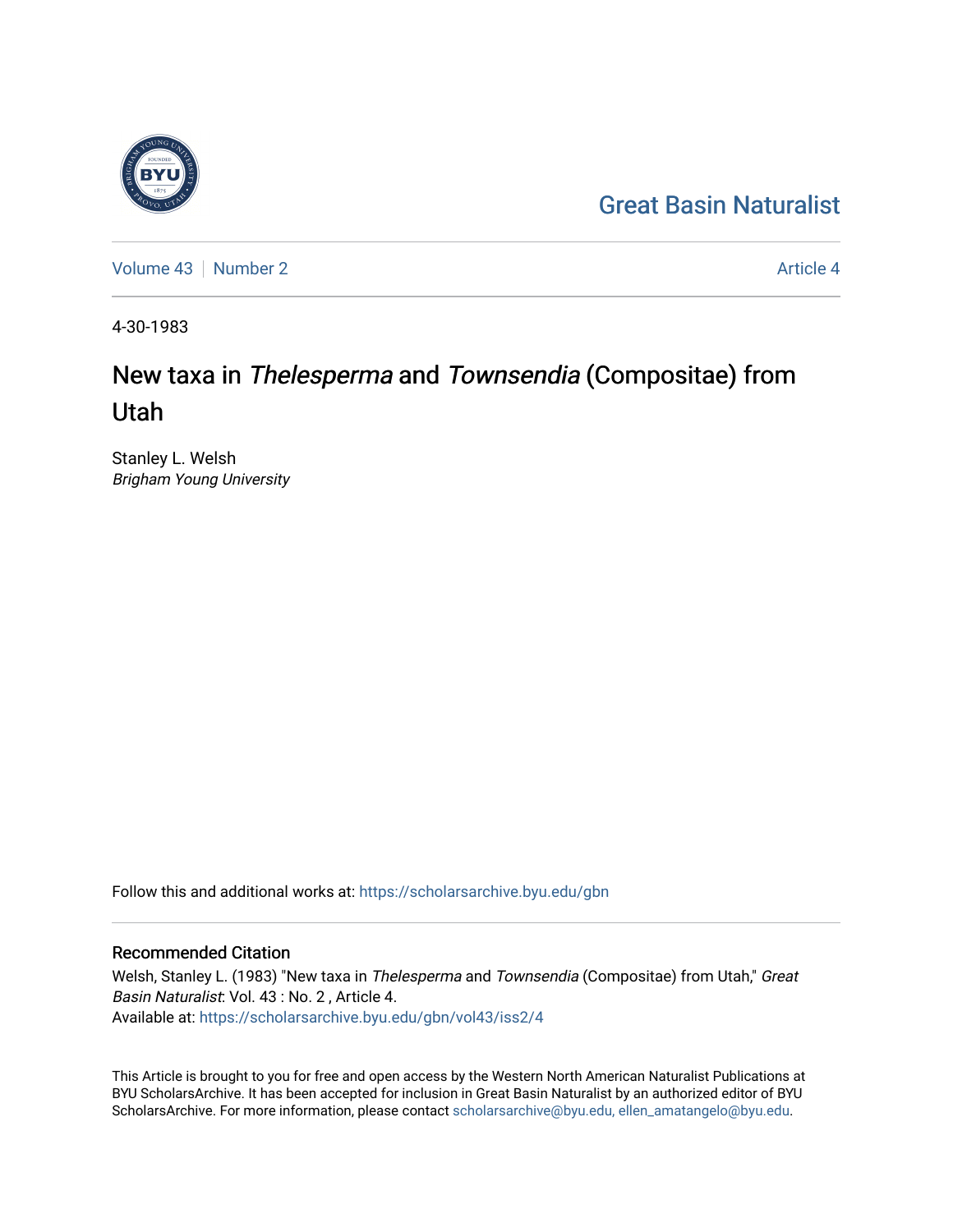### NEW TAXA IN THELESPERMA AND TOWNSENDIA (COMPOSITAE) FROM UTAH

Stanley L. Welsh'

Abstract. — Three new taxa are named and described: Thelesperma subnudum Gray var. alpinum Welsh, Townsendia jonesii (Beaman) Reveal var. lutea Welsh, and Townsendia montana var. caelilinensis Welsh.

Preparation of a manuscript of the sun flower family for the Utah flora project demonstrated the existence of diversity within Thelesperma and Townsendia that seems best treated at taxonomic rank within existing species in those genera. In both genera the plants named are ecological specialists, with plants of each taxon occurring on calciferous or gypsiferous substrates of the Carmel, Flagstaff, Arapien, or other peculiar formations. Each of them belongs to the mound-forming group of substrate specialists of barren or semibarren habitats where water relations are controlled by the parent material. Generally the habitats are arid, despite the large amount of rainfall in the higher elevation sites. In all habitat examples cited there are other similarly restricted specialists, either species or varieties.

Thelesperma subnudum Gray var. alpinum Welsh, var. nov. Similis Thelesperma subnudo Gray var. subnudo sed in habito humilioribus et capitulis parvioribus differt.

Perennial herbs from a taproot and less commonly with a caudex and creeping rootstock; stems 3-7 cm tall, subscapose; leaves mainly basal on the stem, 1.5-4 cm long, pinnately lobed, or the upper entire; petioles ciliate and the blades puberulent; involucres 6.3-9 mm high, 9-14 mm wide; outer bracts oblong to lanceolate, with narrow scarious margins, to half as long as the inner; inner bracts united to below the middle; rays lacking; disk flowers yellow; pappus a toothed crown; achenes glabrous or hairy apically.

TYPE.- USA. Utah. Wayne County, T28S, R4E, S13 (NE $\frac{1}{4}$ ), 3 mi due N of Bicknell, bristlecone pine forest on multicolored clay hills, 2745 m, 20 July 1980, D. Atwood and

B. Thompson 7646a (Holotype BRY). Additional specimen: Utah. Wayne County, <sup>S</sup> of Teasdale, 25 July 1978, D. Atwood 6924 (BRY).

This dwarf phase of Thelesperma subnudum occurs about 500 m above the uppermost elevations known for the typical variety. Discoid plants are not uncommon for the widespread phase of the species, including at least a portion of the type (taken in Red Canyon, near Paragonah; isotype BRY), but the typical phase is ordinarily radiate. The dwarf alpine plants have involucres that are both shorter and narrower on the average. The plants are apparently restricted to the Carmel Limestone, on the peculiar vari colored phase of that formation as it occurs at the east margin of Rabbit Valley.

Townsendia jonesii (Beaman) Reveal var. lutea Welsh, var. nov. Affinis T. jonesii var. ionesii sed in corollis luteis ventralis differt et in substratis gypsiferis confinis.

Subacaulescent to acaulescent caespitose herbs, the caudex commonly branched; stems not conspicuously white-strigose, mainly 2-3 cm tall, forming clumps to 5 cm wide; leaves 10-30 mm long, 1-4 mm wide, oblanceolate' to spatulate or almost linear, strigose; heads mostly solitary; involucres 9-12 mm high, 8-13 mm wide; bracts in <sup>4</sup> or <sup>5</sup> series, lan ceolate, green or suffused purple, sparsely strigose; rays 13-21, yellow ventrally, often suffused reddish dorsally, glandular, 4-7 mm long; disk corollas yellow, ca 3.5 mm long; achenes 3-5 mm long, pubescent with glochidiate hairs; ray pappus 2-4.5 mm long; disk pappus 5-8 mm long.

Type.— USA. Utah. Sevier County, Arapien shale outcrop with scattered juniper, ca

<sup>&#</sup>x27;Life Science Museum and Department of Botany and Range Science, Brigham Young University, Provo, Utah 84602.